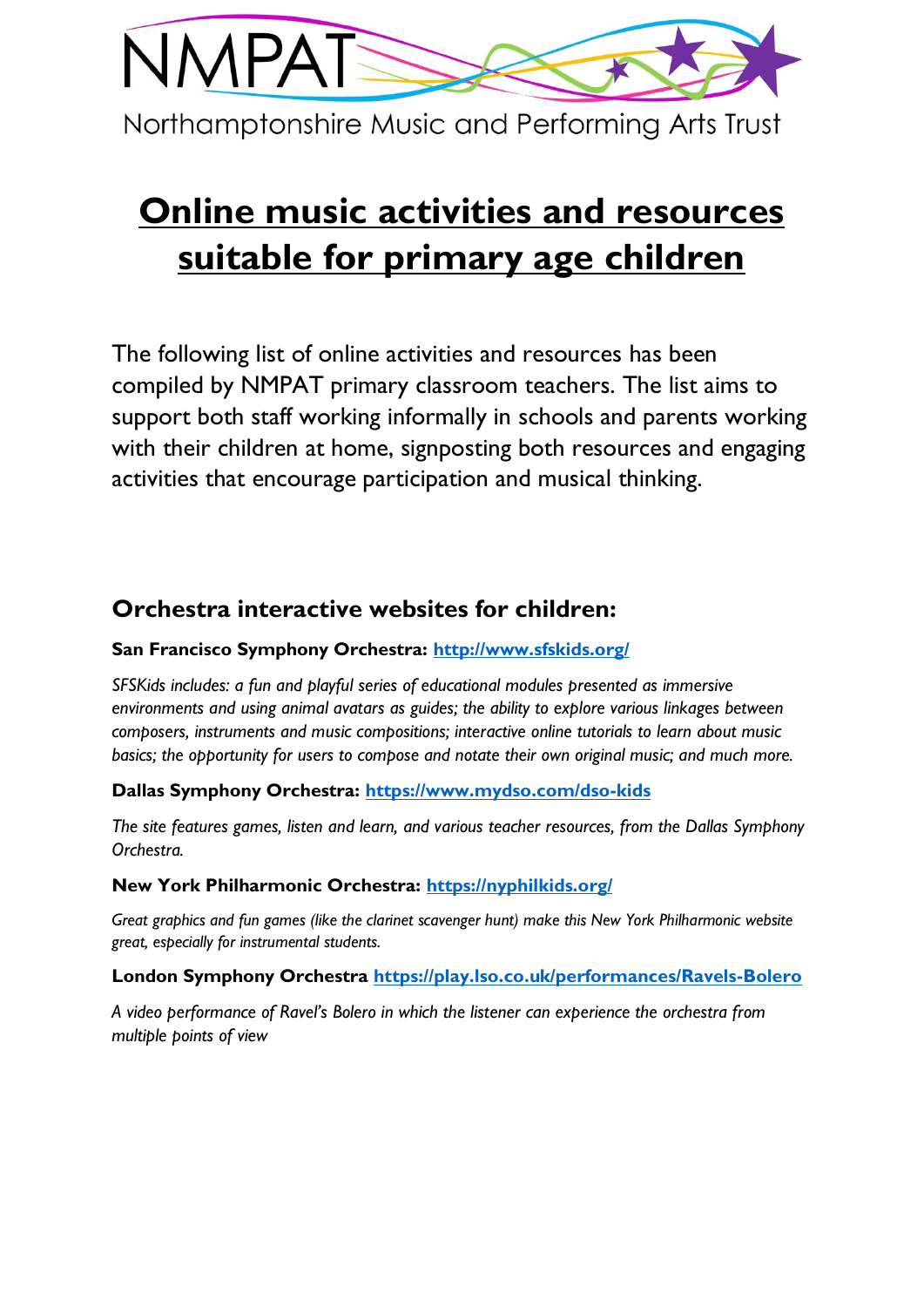

### **BBC Resources:**

**Ten Pieces:<https://www.bbc.co.uk/teach/ten-pieces>**

*Ten Pieces resources bursting with ideas for how to get children to engage and be creative with classical music*

**Ten Pieces and the Nutcracker – live lesson: [https://www.bbc.co.uk/teach/live](https://www.bbc.co.uk/teach/live-lessons/ten-pieces-and-the-nutcracker-live-lesson/znhycqt)[lessons/ten-pieces-and-the-nutcracker-live-lesson/znhycqt](https://www.bbc.co.uk/teach/live-lessons/ten-pieces-and-the-nutcracker-live-lesson/znhycqt)**

*An online lesson introducing children to The Nutcracker. A lesson full of dance and movement, aimed at 7 – 11 year olds.*

**Ten Pieces Party Live Session: [https://www.bbc.co.uk/teach/live-lessons/ten](https://www.bbc.co.uk/teach/live-lessons/ten-pieces-and-the-nutcracker-live-lesson/znhycqt)[pieces-and-the-nutcracker-live-lesson/znhycqt](https://www.bbc.co.uk/teach/live-lessons/ten-pieces-and-the-nutcracker-live-lesson/znhycqt)**

*An online lesson in which children learn about rhythm, melody and dynamics, the building blocks of musical composition in a lesson aimed at 7 – 11 year olds* 

**Classical Music for Early Years / KS1 – Ten Pieces: <https://www.bbc.co.uk/teach/ten-pieces/classical-music-early-years/znvhrj6>**

*Ten Pieces resources bursting with ideas for how to get Early Years / KS1 chidren to engage and be creative with classical music*

**House of sound: [https://www.bbc.co.uk/teach/class-clips-video/music--science](https://www.bbc.co.uk/teach/class-clips-video/music--science-ks2-house-of-sound/zncr7nb)[ks2-house-of-sound/zncr7nb](https://www.bbc.co.uk/teach/class-clips-video/music--science-ks2-house-of-sound/zncr7nb)**

*A series of short films exploring the science of sound, music and musical instruments*

**Nursery rhymes: [https://www.bbc.co.uk/teach/school-radio/nursery-rhymes-a-to](https://www.bbc.co.uk/teach/school-radio/nursery-rhymes-a-to-z-index/z4ddgwx)[z-index/z4ddgwx](https://www.bbc.co.uk/teach/school-radio/nursery-rhymes-a-to-z-index/z4ddgwx)**

*Great versions on old classic nursery rhymes for younger learners (Reception/year 1)*

# **Publishers – free resources:**

**Out of the Ark: [https://www.outoftheark.co.uk/ootam-at](https://www.outoftheark.co.uk/ootam-at-home/?utm_source=homepage&utm_campaign=ootamathome2&utm_medium=banner)[home/?utm\\_source=homepage&utm\\_campaign=ootamathome2&utm\\_medium=](https://www.outoftheark.co.uk/ootam-at-home/?utm_source=homepage&utm_campaign=ootamathome2&utm_medium=banner) [banner](https://www.outoftheark.co.uk/ootam-at-home/?utm_source=homepage&utm_campaign=ootamathome2&utm_medium=banner)**

*Seven free songs for children to sing on their own or together, one for each day of the week*

**Sing Up home-schooling:<https://www.singup.org/home-schooling>**

*Free songs for different ages to sing along at home*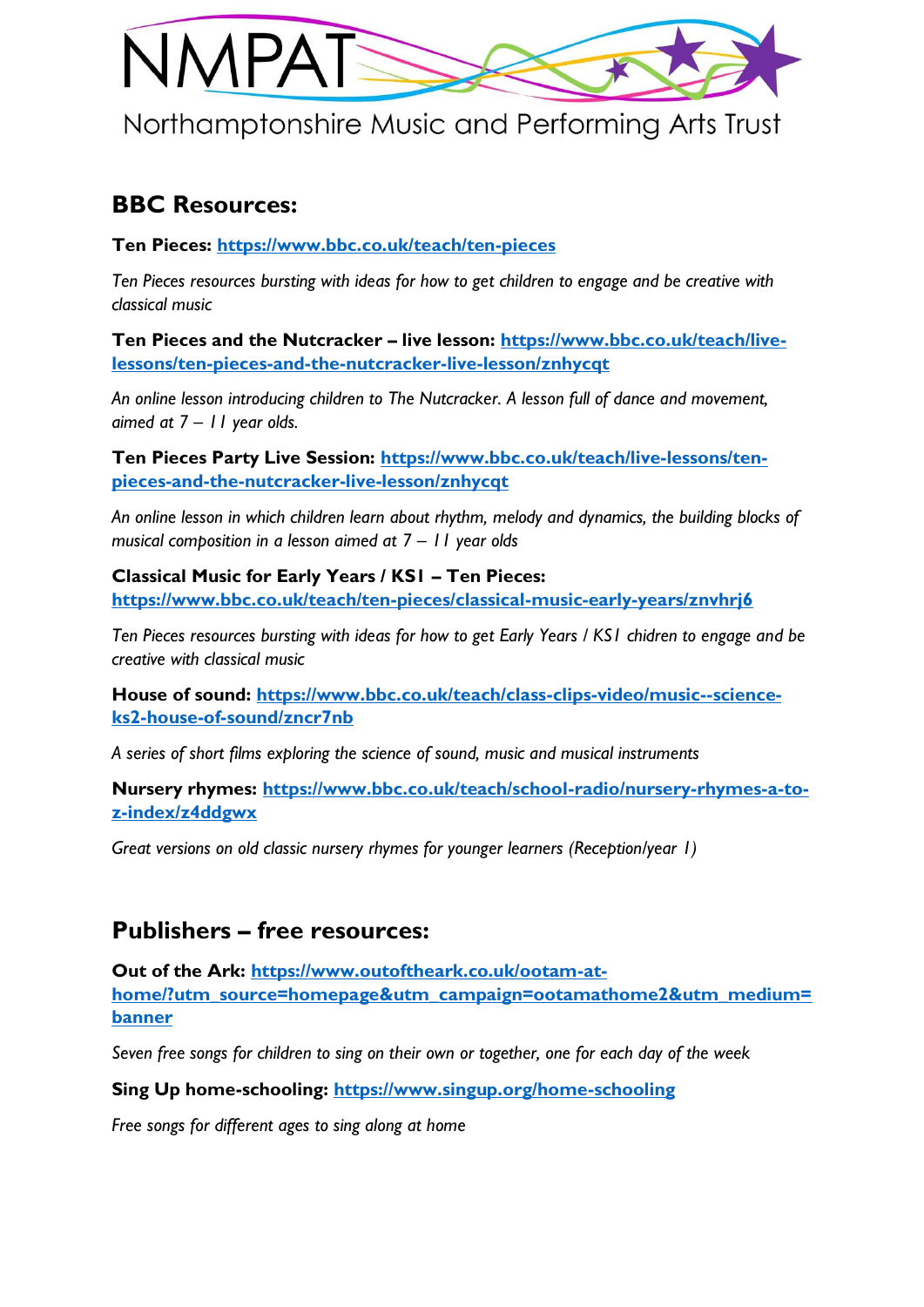

# **Youtube resources**

### **The Learning Station:**

**[https://www.youtube.com/results?search\\_query=the+learning+station+songs](https://www.youtube.com/results?search_query=the+learning+station+songs)**

*Songs & action songs for children to sing along to*

**Debbie Doo TV:<https://www.youtube.com/user/DebbieDooTV>**

*For young kids. Bright videos and upbeat, action songs combining music with PE sessions* 

**Visual Musical Minds: <https://www.youtube.com/channel/UCjUxQg9cHiOYqaRdtZ6pfoQ>**

*Some good resources on his page especially the rhythm exercises.*

**Music with Lindsey:<https://www.youtube.com/watch?v=n1TrUZK8SUY>**

*Youtube link to sing along for early years, it also includes some interactive percussion work.*

**Music Express Magazine KS1& Early Years: <https://www.youtube.com/channel/UCy6k3iWYxFWYKXEuXxfCsMw>**

*The music show video lessons 1 – 6 are good for KS1 and Early Years.* 

**Music Express Magazine KS2**. [\(https://www.youtube.com/playlist?list=PLVt3BNNgQR-](https://www.youtube.com/playlist?list=PLVt3BNNgQR-HyadKFHyRqwC0pWST2S4TL)[HyadKFHyRqwC0pWST2S4TL\)](https://www.youtube.com/playlist?list=PLVt3BNNgQR-HyadKFHyRqwC0pWST2S4TL)

*The music show video lessons aimed at KS2*

**Beethoven for Kids (250 years of** 

**Beethoven::***<https://www.youtube.com/channel/UCWj8qGDNZOQL6P7EhEotZJw>*

*Selected repertoire selected to introduce children to the music of Beethoven* 

**Body Percussion: [https://www.youtube.com/results?search\\_query=ollie+tunmer+beat+goes+on](https://www.youtube.com/results?search_query=ollie+tunmer+beat+goes+on)**

*A great series of videos for children to create body percussion rhythms and movements.* 

# **Learning the ukulele**

**Ukulaliens:<https://www.youtube.com/watch?v=9cfmMs5Icf0>**

*This is a great program for learning and playing along on your ukulele. Start with the chords C F G Am. Then play with videos. Songs include I'm Yours by Jason Mraz. How to play reggae rhythms with Bob Marley's Three Little Birds and so much more. These music videos start at really easy and progress from there.*